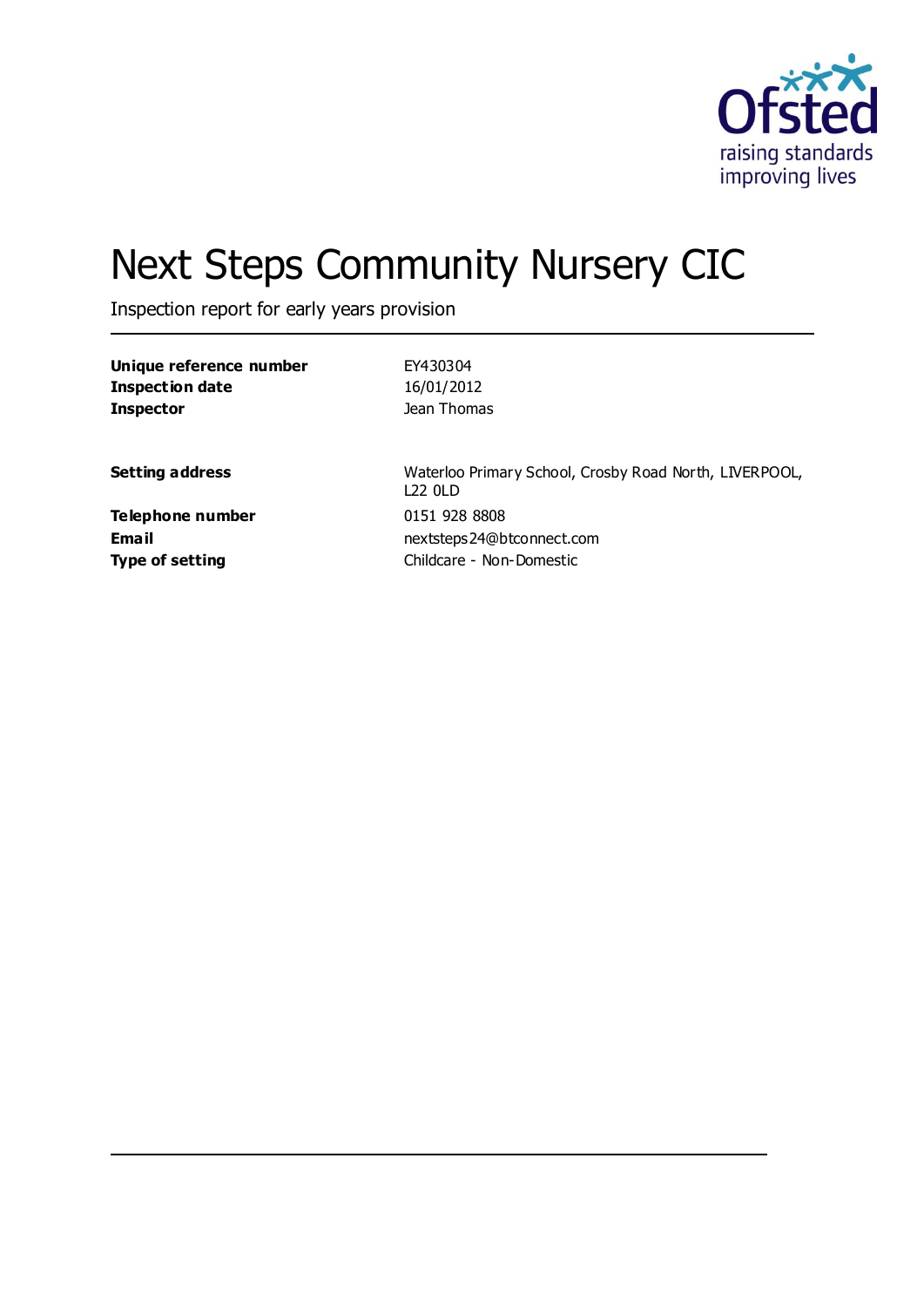The Office for Standards in Education, Children's Services and Skills (Ofsted) regulates and inspects to achieve excellence in the care of children and young people, and in education and skills for learners of all ages. It regulates and inspects childcare and children's social care, and inspects the Children and Family Court Advisory Support Service (Cafcass), schools, colleges, initial teacher training, work-based learning and skills training, adult and community learning, and education and training in prisons and other secure establishments. It assesses council children's services, and inspects services for looked after children, safeguarding and child protection.

If you would like a copy of this document in a different format, such as large print or Braille, please telephone 0300 123 1231, or email enquiries@ofsted.gov.uk.

You may copy all or parts of this document for non-commercial educational purposes, as long as you give details of the source and date of publication and do not alter the information in any way.

T: 0300 123 1231 Textphone: 0161 618 8524 E: enquiries@ofsted.gov.uk W: [www.ofsted.gov.uk](http://www.ofsted.gov.uk/)

© Crown copyright 2012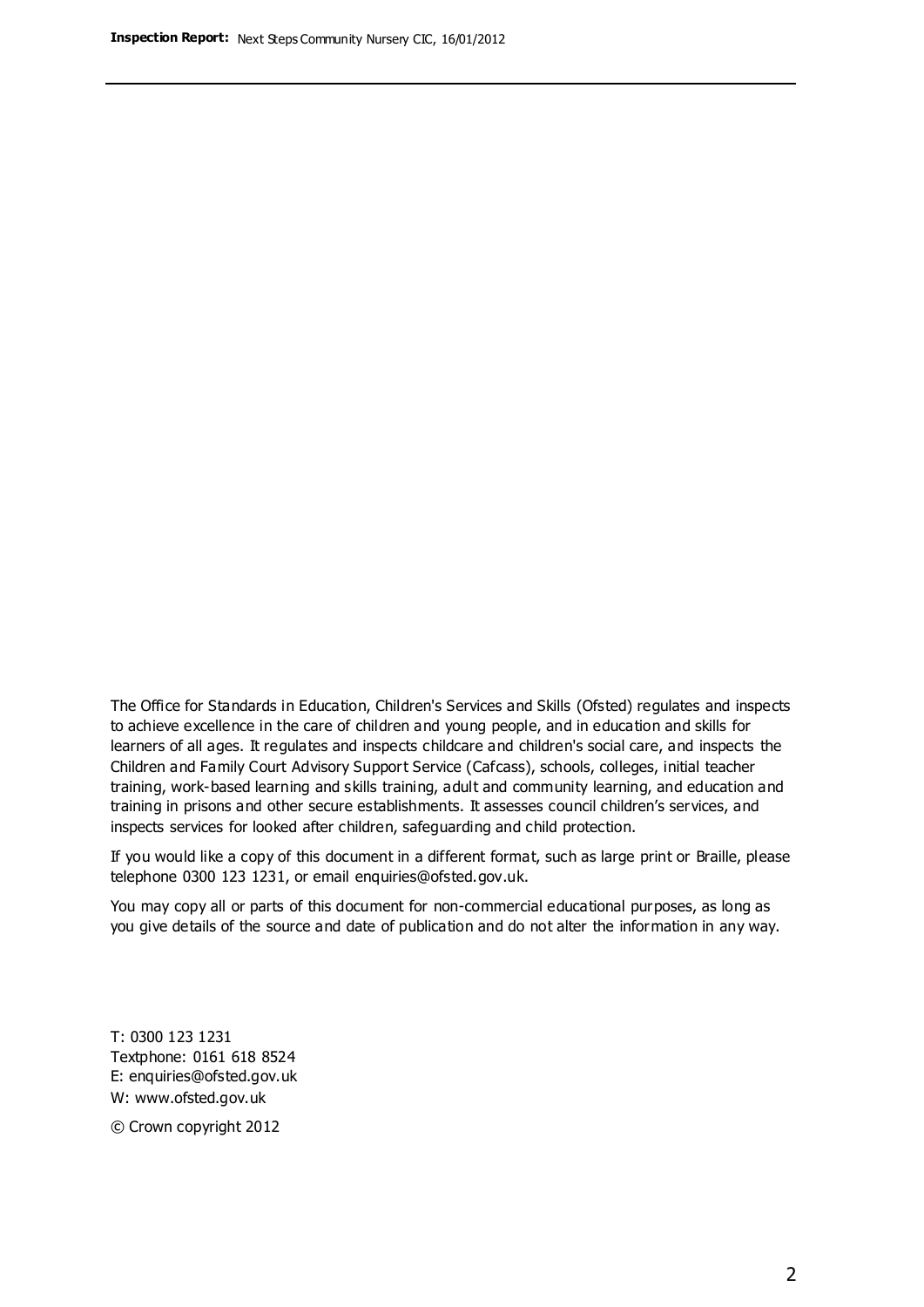## **Introduction**

This inspection was carried out by Ofsted under Sections 49 and 50 of the Childcare Act 2006 on the quality and standards of the registered early years provision. 'Early years provision' refers to provision regulated by Ofsted for children from birth to 31 August following their fifth birthday (the early years age group). The registered person must ensure that this provision complies with the statutory framework for children's learning, development and welfare, known as the *Early* Years Foundation Stage.

The provider must provide a copy of this report to all parents with children at the setting where reasonably practicable. The provider must provide a copy of the report to any other person who asks for one, but may charge a fee for this service (The Childcare (Inspection) Regulations 2008 regulations 9 and 10).

Please see our website for more information about each childcare provider. We publish inspection reports, conditions of registration and details of complaints we receive where we or the provider take action to meet the requirements of registration.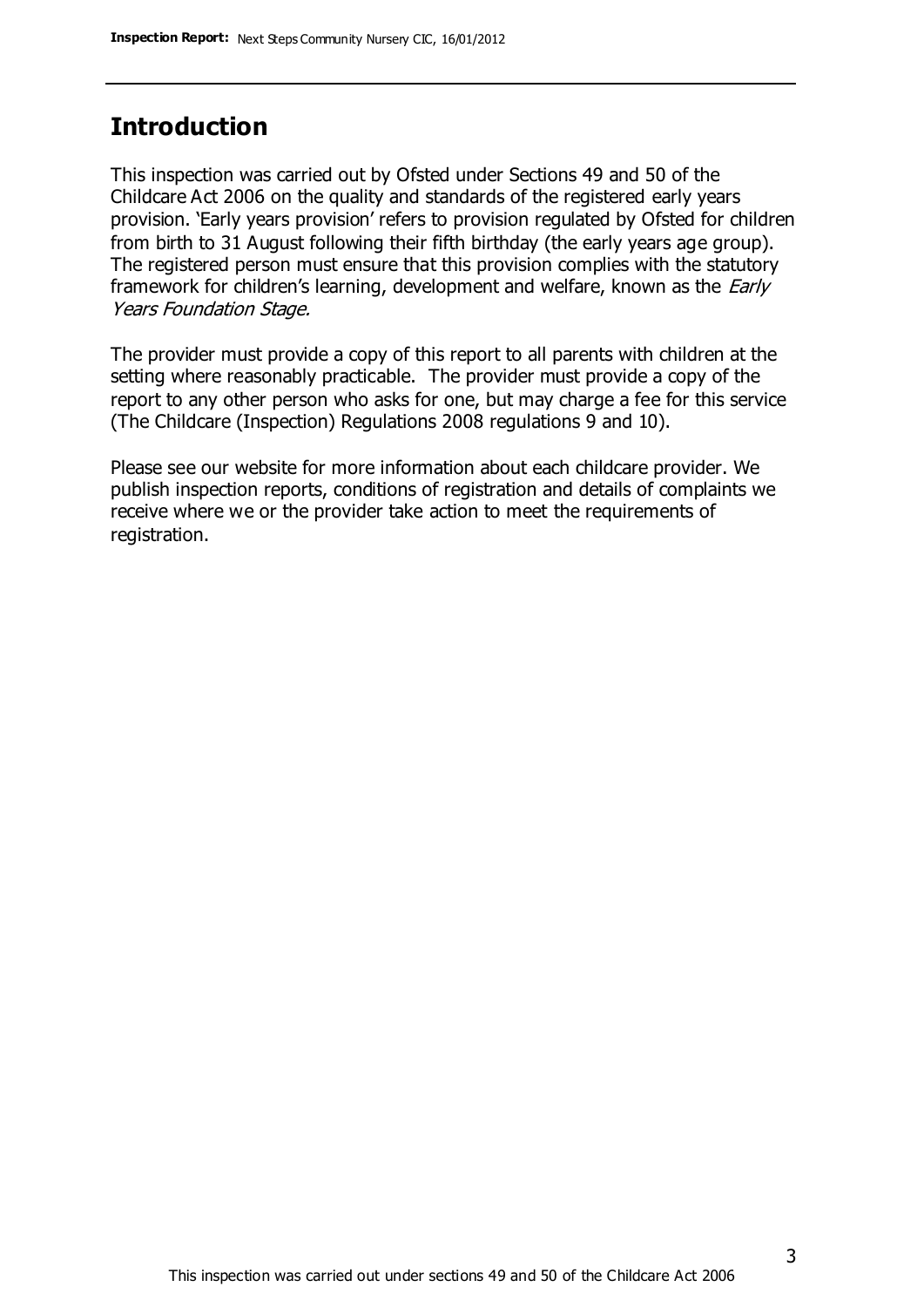## **Description of the setting**

Next Steps Community Nursery opened in 1999 and was re-registered in 2011. It is run by a private provider, operating as Next Steps Community Interest Company. The provision is based in Waterloo County Primary School, in Crosby, Liverpool. Children use the pre-school unit and have access to a secure, enclosed outdoor play area. There are full disabled access and facilities. It is open Monday to Friday from 8am until 5.45pm, for 48 weeks of the year and serves a wide catchment area.

The provision is registered to provide care for a maximum of 40 children in the early years age range, of whom, none may be under two years at any one time. There are currently 91 children on roll in this age range. This provision is registered by Ofsted on the Early Years Register. It provides funded early education for three and four-year-olds. The provision also supports children with special educational needs and/or disabilities and children who have English as an additional language.

The manager leads a team of nine staff who work directly with the children. All of the staff hold appropriate early years qualifications. Three members of staff have completed their Foundation degree. Staff are supported by the Sefton early years and child care, quality and inclusion team.

### **The overall effectiveness of the early years provision**

Overall the quality of the provision is outstanding.

The nursery excels in meeting the needs of all of the children, they promote their welfare, learning and development needs to a very high standard. Children thrive in this fully inclusive, caring and stimulating nursery. The provider and staff team value the uniqueness of each child and plan effectively to help children reach their full potential. Exemplary systems are in place to work in partnership with parents and other professionals to promote continuity in children's welfare, learning and development. Rigorous self-evaluation systems reflect the commitment to sustain continuous improvement.

#### **What steps need to be taken to improve provision further?**

To further improve the high quality early years provision the registered person should consider:

• increase opportunities for children to have access to the computer to further enhance the development of their communication technology skills.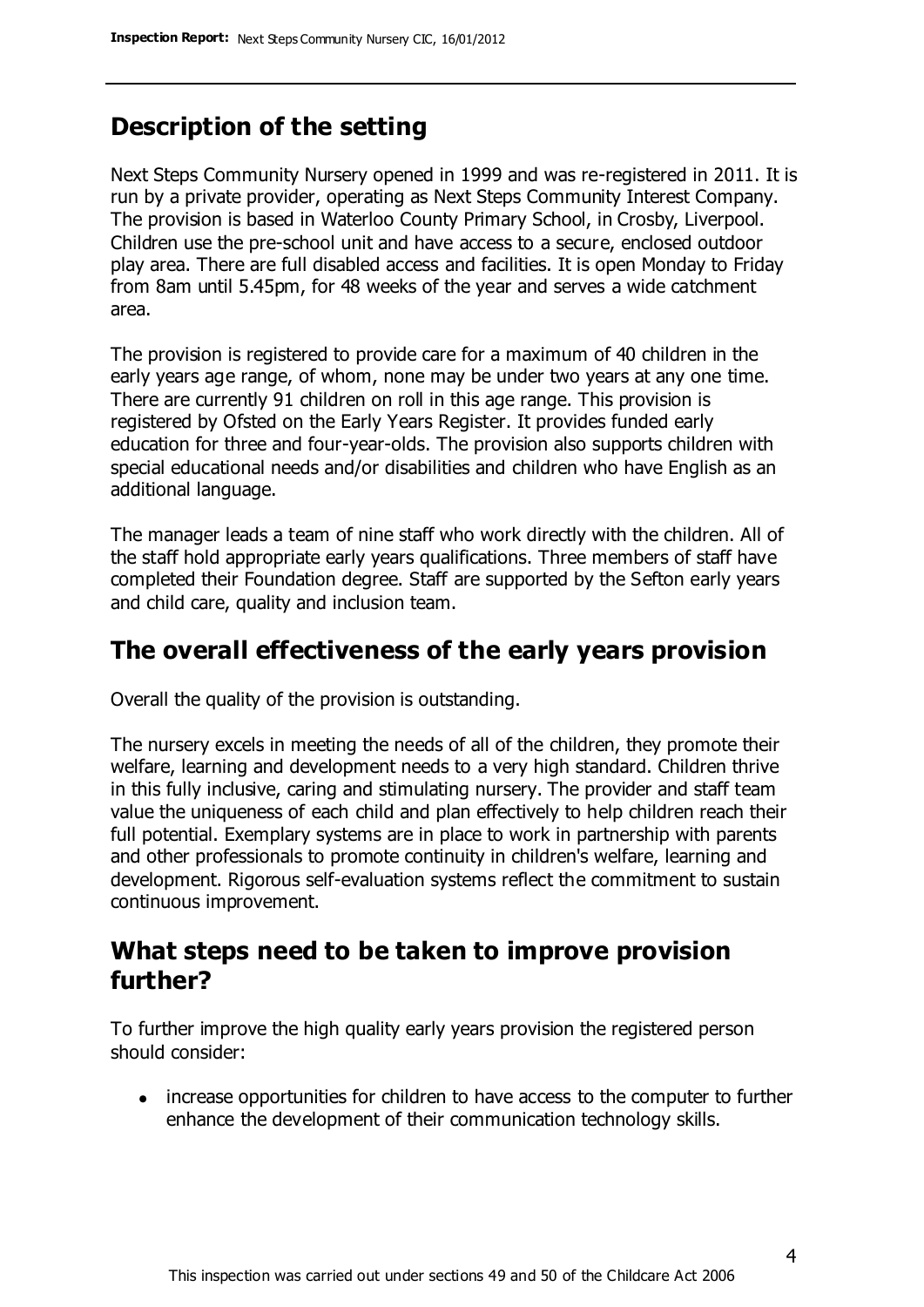## **The effectiveness of leadership and management of the early years provision**

Safeguarding arrangements are exceptionally strong and integral in all aspects of the management of the provision to protect children from harm. All staff have undertaken 'in house' safeguarding training presented by the social care team. This level of training ensures staff's knowledge of child protection issues is very secure and maintenance of the relevant records is to a high standard to support the effective implementation of the child protection procedures, should a concern arise. Rigorous staff and volunteer vetting procedures, together with induction and appraisal procedures, ensure suitable persons are working with the children. Robust risk assessments fully support children's safety both at the setting and when they go on outings. A Health and Safety agency is employed to help manage and monitor the safety of the provision. Other professionals are involved in risk assessments for individual children's needs to ensure all children benefit from the full range of resources and activities. Documentation that supports safety, such as, fire evacuation procedures, records of children's accidents and medication, are maintained and checked thoroughly for accuracy, to ensure that no child's needs are overlooked.

The provider, who is the nursery manager, provides outstanding leadership. She is passionate about children's rights to equality of opportunity and is dedicated in helping each child reach their full potential. The staff team are extremely enthusiastic and equally committed to the vision of the nursery. They work as a cohesive team. Resources are accessed and skills, interests and expertise is exceptionally well used to support children's learning and development. For example, involvement in the 'Forest school' activities, staffed by an outside service, gives children the opportunity to learn about the natural environment, how to handle risks and to use their own initiative to solve problems. Strong partnerships are forged with many professional agencies, including, services who do not routinely work with younger children. As a result, children with special educational needs and/or disabilities or who are learning English as an additional language, are highly benefited. The written comments from other professional agencies demonstrate how highly they regard the manager and the provision.

Children benefit from a vibrant nursery environment where space and resources are excellently planned to stimulate their curiosity and interest. The outdoor area provides a rich environment to support a wide range of play and generate learning. Children move freely between the indoor and outdoor environments throughout the day as their play ideas evolve.

Self-evaluation is ongoing to sustain the high expectations for continuous improvement. The reflective process is thorough and involves all staff, children, parents and professional agencies. The manager and staff value opportunities to become involved in government initiatives and research to inform practice and improve outcomes for children. For example, the 'Every Child a Talker' initiative to effectively promote children's language development and participating in a university research project regarding children's physical development. The nursery has received the Quality award from the Local Authority for their exemplary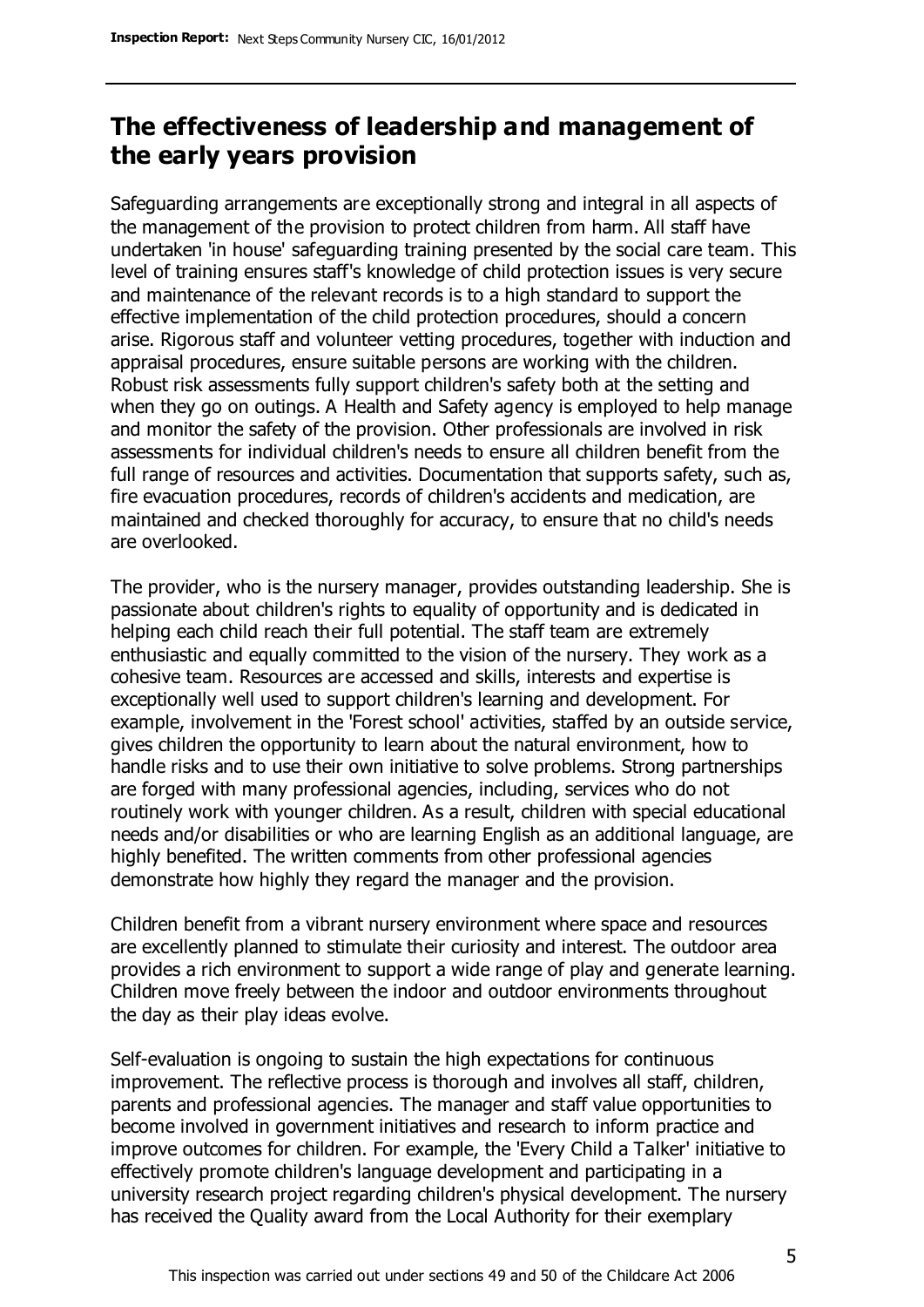practice. The setting shares its practice with other settings.

The excellent partnership with parents and others who support the children, is an outstanding strength. Parents speak very highly of the nursery, including statements about the positive impact it has had on their lives. Parents feel involved in their child's learning and development and value the relationships with their child's key worker. A wealth of information is available to parents about the organisation of the nursery and the Early Years Foundation Stage. Regular newsletters are issued to parents and these are written by a parent and translated into different languages to ensure all parents are kept informed. Excellent transitional arrangements are in place with schools and other providers to support children in feeling safe and informed of their next steps in life. This includes visits to specific school events made throughout the preceding year. The nursery staff work closely with others delivering the Early Years Foundation stage to support children's progression and provide continuity in their welfare.

### **The quality and standards of the early years provision and outcomes for children**

Children have outstanding opportunities to achieve positive outcomes and are highly motivated in play. All staff are fully engaged with the children, know them well and form genuinely strong relationships with them. This significantly contributes to the children's sense of belonging. Staff place high regard in nurturing children's confidence and encouraging them to become very independent thinkers as the foundation to developing their positive attitude towards learning. A 'can do' mentality is actively promoted which gives the children the confidence to try to achieve tasks themselves. This is evident in all aspects of the children's nursery life. For example, the children decide when they want a snack and chose which foods they want to eat and access the milk cartons from the fridge independently. Staff successfully balance child and adult-led activities to provide children with the appropriate challenge, which means children are fully occupied and enjoying their learning journey. Key persons plan for children's next steps in learning and development using the Early Years Foundation Stage practice guidance, to effectively support children's progress to the early learning goals. A tracking system is used to monitor children's progress. This shows children make significant progress in relation to their starting points and capabilities.

Children show exceptional high levels of concentration as they pursue activities which sustain their interest. The children's creativity flourishes as they determine the direction of their play. They access resources from the continuous provision of play materials and equipment to support their ideas. For example, older children gather magnifying glasses and tape measures as they plan to find clues in their superhero pretend play. They demonstrate in their play their understanding of measure, position, numbers and use of calculation. Children explore sound as they create their own music using an extensive range of musical instruments. Children apply skills learnt from the school as they use a range of tools in their workshop. The quiet area is respected for its purpose by the children. In this area they complete games, jigsaws and enjoy books, either independently or staff reading to the children. The children learn about technology, for example, by using the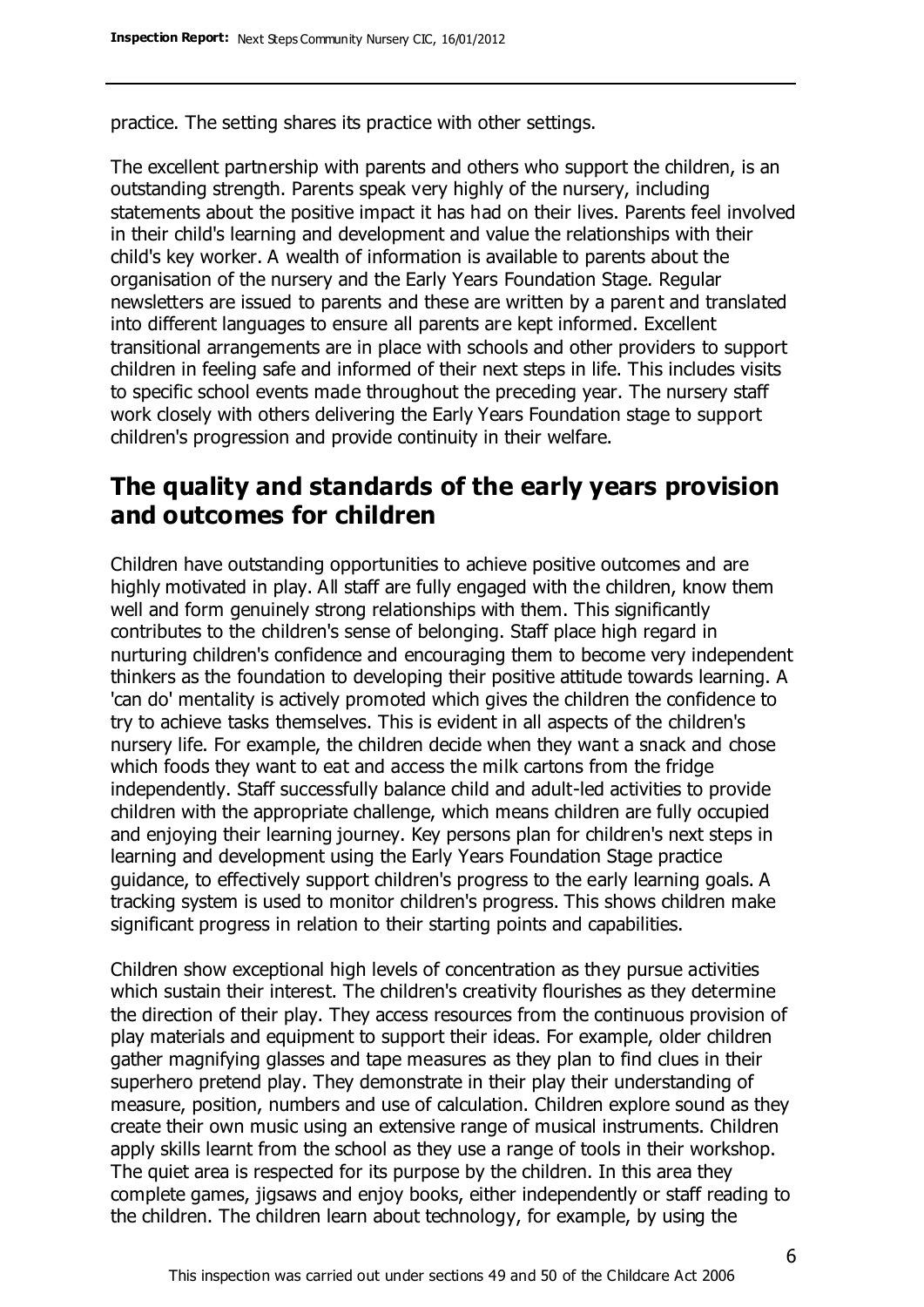computer and the interactive white board to operate a range of programs. However, the computer is not available for use on a sessional basis for children to practice skills. Overall, children are exceptionally well supported to make progress in communication, literacy, numeracy and skills linked to information and communication technology, which has a positive impact on their future economic well-being.

Children's health and well-being are promoted exceptionally well. Children learn about the importance of personal hygiene and independently follow hand washing procedures at the appropriate times without prompt from staff. Guidance is given to children about dental care. Children have the space to be exuberant in their movement and enjoy energetic play. The outside environment is accessible throughout the year and children learn how to dress suitably for the different types of weather. The snacks are thoughtfully planned to ensure children have access to a wide range of healthy options. Parents provide lunches for the children and these are stored appropriately to protect children from the risk of food contamination. Purposeful activities, such as, growing vegetables at a community allotment and staff's social interaction with the children at snack or lunch times, greatly impacts on developing their interest in healthy eating. Staff are exemplary role models for children's behaviour. The children are exceptionally well-behaved and thoughtful. They show consideration towards each other in play and obviously enjoy each other's company.